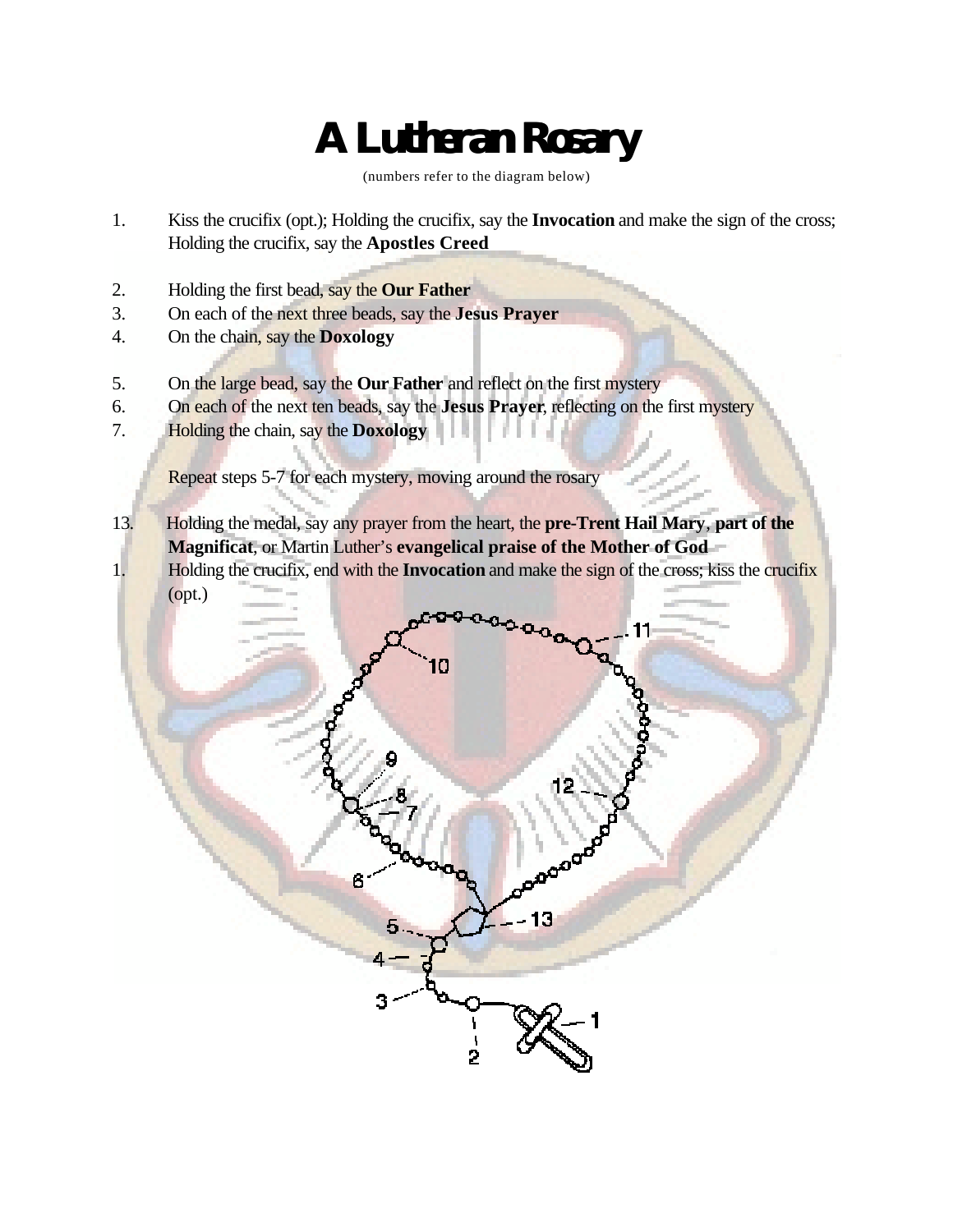## **Prayers in English**

#### **Invocation**

In the name of the Father, and of the Son, and of the Holy Spirit. Amen.

## **Apostles Creed**

I believe in God, the Father almighty, creator of heaven and earth. I believe in Jesus Christ, his only Son, our Lord. He was conceived by the power of the Holy Spirit and born of the virgin Mary. He suffered under Pontius Pilate, was crucified, died, and was buried. He descended into hell. On the third day he rose again. He ascended into heaven, and is seated at the right hand of the Father. He will come again to judge the living and the dead. I believe in the Holy Spirit, the holy catholic Church, the communion of saints, the forgiveness of sins, the resurrection of the body, and the life everlasting. Amen.

#### **Our Father**

Our Father, who art in heaven, hallowed be thy Name. Thy kingdom come, thy Will be done, on earth as it is in heaven. Give us this day our daily bread, and forgive us our trespasses as we forgive those who trespass against us. And lead us not into temptation, but deliver us from evil. For Thine is the kingdom, and the power, and the glory, forever and ever. Amen.

## **Jesus Prayer**

Lord Jesus Christ, Son of God, have mercy upon me, a sinner.

## **Doxology**

Glory be to the Father and to the Son and to the Holy Spirit; as it was in the beginning, is now, and will be forever. Amen.

## **Pre-Trent Hail Mary**

Hail Mary, full of grace, the Lord is with thee. Blessed art thou among women and blessed is the fruit of they womb, Jesus Christ. Amen.

## **Part of the Magnificat**

My soul doth magnify the Lord, And my spirit hath rejoiced in God my Saviour. For he hath regarded the low estate of his handmaiden: for, behold, from henceforth all generations shall call me blessed. For he that is mighty hath done to me great things; and holy is his name. And his mercy is on them that fear him from generation to generation.

## **Evangelical praise of the Mother of God**

O Blessed Virgin, Mother of God, what great comfort God has shown us in you, by so graciously regarding your unworthiness and low estate. This encourages us to believe that henceforth He will not despise us poor and lowly ones, but graciously regard us also, according to your example.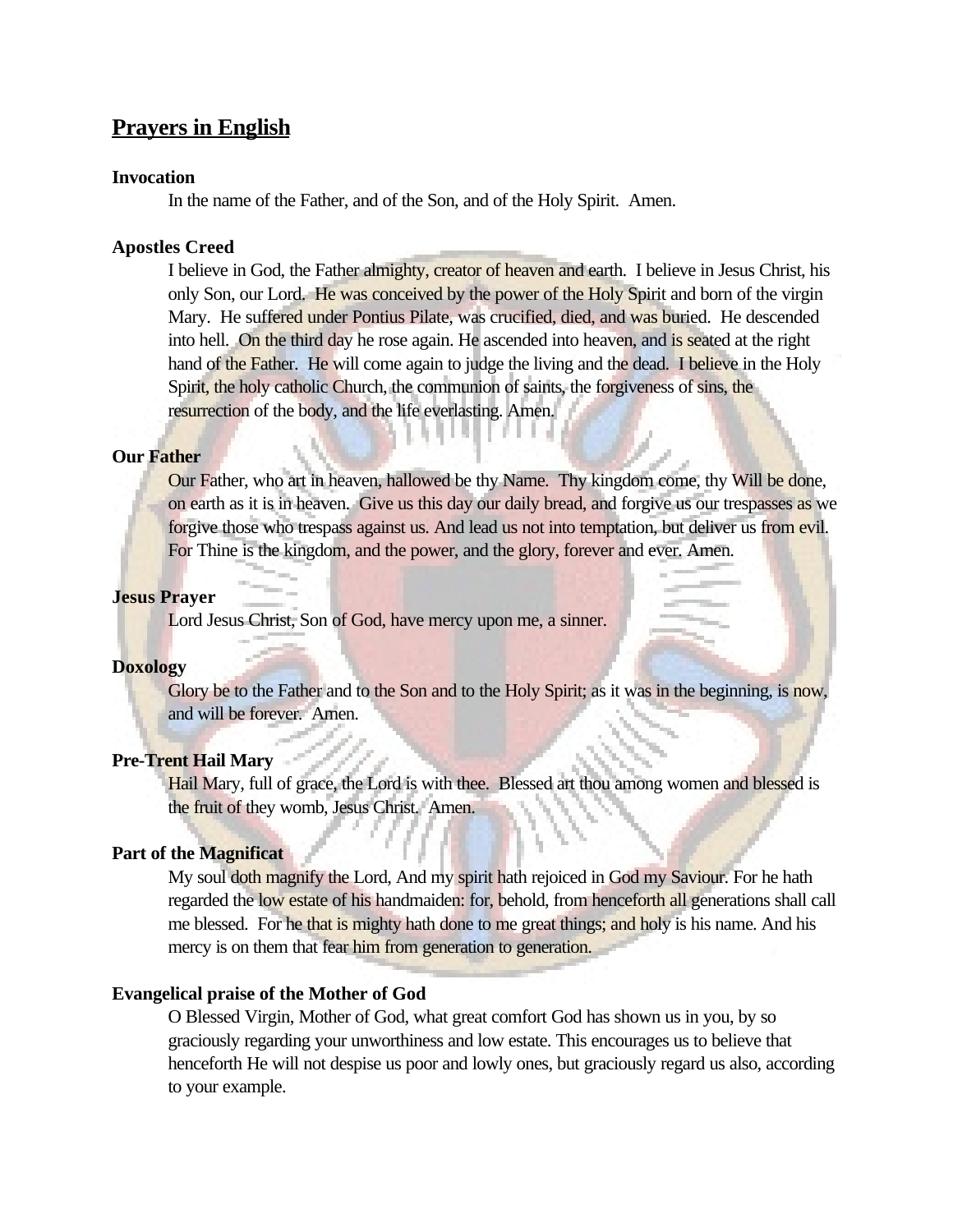## **Prayers in Latin**

## **Invocation**

In nomine Patris, et Filii, et Spiritus Sancti. Amen.

## **Apostles Creed**

Credo in Deum, Patrem omnipotentem, Creatorem caeli et terrae. Et in Iesum Christum, Filium eius unicum, Dominum nostrum, qui conceptus est de Spiritu Sancto, natus ex Maria Virgine, passus sub Pontio Pilato, crucifixus, mortuus, et sepultus, descendit ad infernos, tertia die resurrexit a mortuis, ascendit ad caelos, sedet ad dexteram Dei Patris omnipotentis, inde venturus est iudicare vivos et mortuos. Credo in Spiritum Sanctum, sanctam Ecclesiam catholicam, sanctorum communionem, remissionem peccatorum, carnis resurrectionem, vitam aeternam. Amen.

## **Our Father**

Pater noster, qui es in caelis, sanctificetur nomen tuum. Adveniat regnum tuum. Fiat voluntas tua, sicut in caelo, et in terra. Panem nostrum quotidianum da nobis hodie, et dimitte nobis debita nostra sicut et nos dimittimus debitoribus nostris. Et ne nos inducas in tentationem, sed libera nos a malo, quia tuum est regnum, potentia et gloria in secula Amen.

## **Jesus Prayer**

Domine Iesu Christe, Fili Dei, miserere mei, peccatoris.

## **Doxology**

Gloria Patri, et Filio, et Spiritui Sancto. Sicut erat in principio, et nunc, et semper, et in saecula saeculorum. Amen.

## **Pre-Trent Hail Mary**

Ave Maria, gratia plena, Dominus tecum. Benedicta tu in mulieribus, et benedictus fructus ventris tui, Iesus Christos. Amen.

## **Part of the Magnificat**

Magnificat anima mea Dominum, et exultavit spiritus meus in Deo salvatore meo, quia respexit humilitatem ancillae suae. Ecce enim ex hoc beatam me dicent omnes generationes, quia fecit mihi magna, qui potens est, et sanctum nomen eius, et misericordia eius in progenies et progenies timentibus eum.